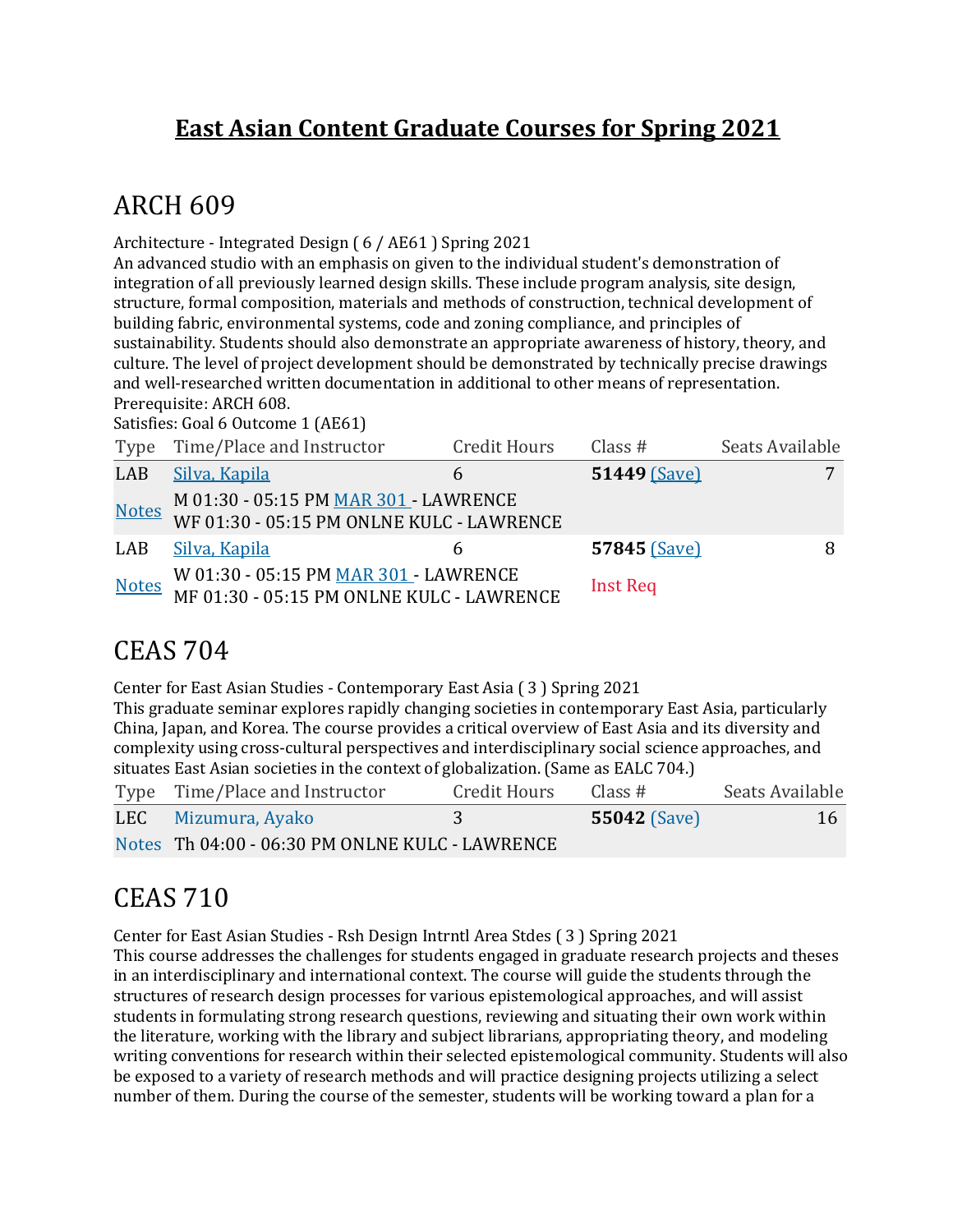substantial graduate research project. (Same as GIST 710 and LAA 710.) Prerequisite: Consent of instructor.

| Type Time/Place and Instructor                 | Credit Hours | Class #             | Seats Available |
|------------------------------------------------|--------------|---------------------|-----------------|
| LEC Mizumura, Ayako                            |              | <b>54601</b> (Save) | 30              |
| Notes M 04:00 - 06:30 PM ONLNE KULC - LAWRENCE |              |                     |                 |

## COMS 547

Communication Studies - Communication and Culture (3 / S ) Spring 2021

A study of the systematic relationship between communication and culture. Emphasis is on culture as a variable in communicative situations: cultural aspects of attitude and cognition, language interchange, cultural differences in extra-verbal behavior, interaction between oral traditions and mass media. Prerequisite: COMS 130, COMS 150, COMS 230, or an introduction course in anthropology. Satisfies: S Social Science (S)

Type Time/Place and Instructor Credit Hours Class # Seats Available LEC Zhang, Yan Bing 3 3 54084 (Save) 30 Notes TuTh 11:00 - 12:15 PM ONLNE KULC - LAWRENCE

## EALC 518

East Asian Languages&Cultures - Modern Chinese Fiction & Film (3 / AE42 / H) Spring 2021 A general survey of important Chinese fiction and film of the 20th century. Lectures, readings, and discussions in English. Knowledge of Chinese is not required. Not open to students with credit in EALC 318. This course is taught at the 300 and 500 levels with additional assignments at the 500-level. Prerequisite: An introductory East Asian studies course such as ECIV 104 or ECIV 304 or EALC 105; or consent of instructor.

Satisfies: Goal 4 Outcome 2 (AE42), H Humanities (H)

| Type Time/Place and Instructor   | Credit Hours $\;$ Class # |              | Seats Available |
|----------------------------------|---------------------------|--------------|-----------------|
| LEC Xiao, Faye                   |                           | 57530 (Save) | 25              |
| Notes APPT ONLNE KULC - LAWRENCE |                           |              |                 |

### EALC 530

East Asian Languages&Cultures - China's Cultural Legacy ( $3$  / AE42 / H / NW / W ) Spring 2021 An examination of Chinese literature and culture from earliest times to the modern period. This course is taught at the 300 and 500 levels with additional assignments at the 500-level. Prerequisite: An introductory East Asian studies course, such as ECIV 104 or ECIV 304 or EALC 105; or consent of the instructor. Not open to students with credit in EALC 330.

Satisfies: Goal 4 Outcome 2 (AE42), H Humanities (H), NW Non-Western Culture (NW), World Culture (W)

| Type Time/Place and Instructor                  | Credit Hours | Class #             | Seats Available |
|-------------------------------------------------|--------------|---------------------|-----------------|
| LEC McMahon, Keith                              |              | <b>57532 (Save)</b> | 15              |
| Notes MW 03:00 - 04:15 PM ONLNE KULC - LAWRENCE |              |                     |                 |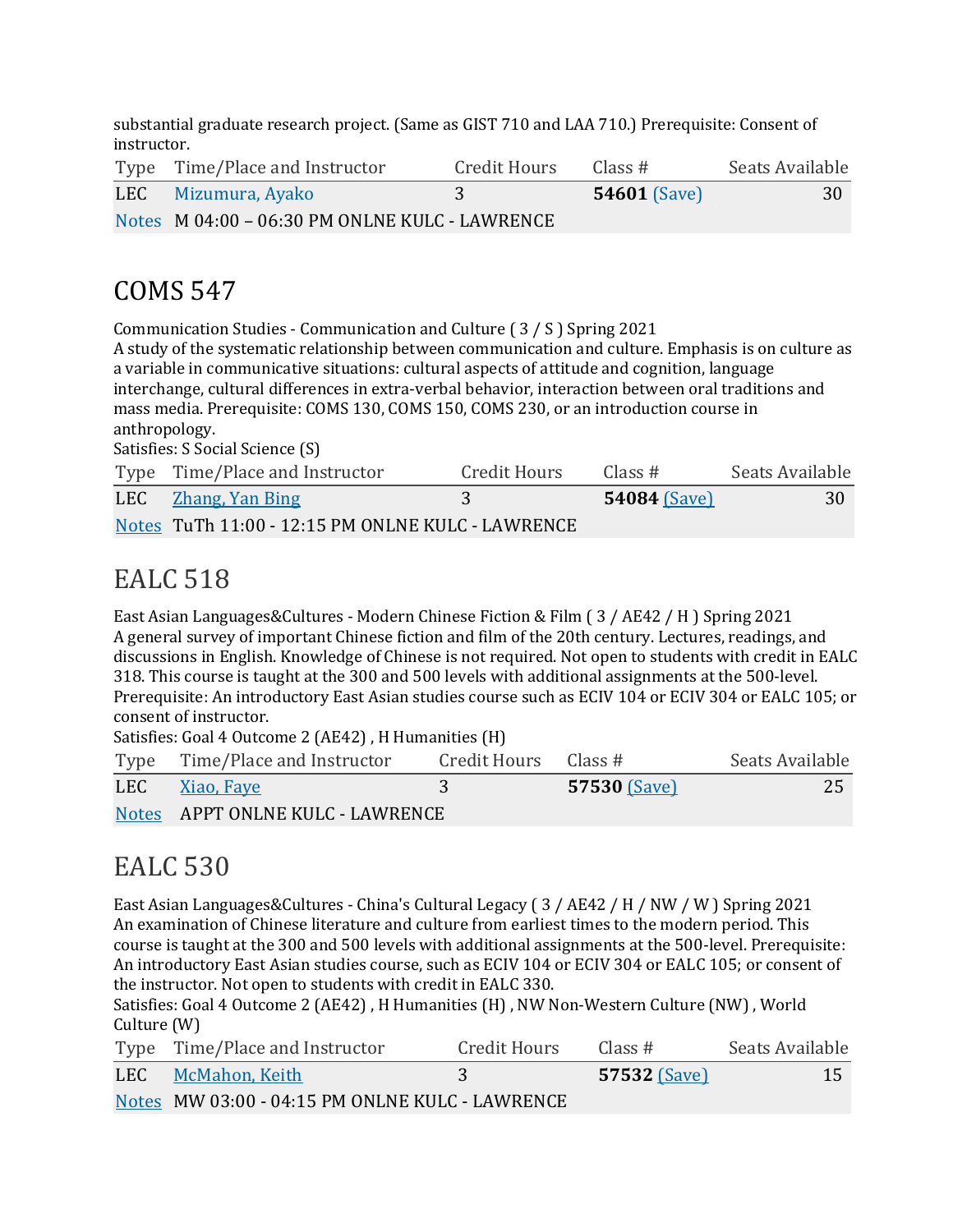# **EALC** 562

East Asian Languages&Cultures - Post-Colonial Korea  $(3/H)$  Spring 2021

This course examines the history, society, and culture of South Korea from the time of its liberation from Japan in 1945 to the present in its East Asian and global context. The course uses a multidisciplinary approach, including history, anthropology, literature, and film. Prerequisite: EALC 361 or EALC 561, or permission of the instructor. There are additional readings and more extensive writing assignments than in EALC 362. Not open to students with credit in EALC 362. Satisfies: H Humanities (H)

| Type Time/Place and Instructor                  | Credit Hours | Class #             | Seats Available |
|-------------------------------------------------|--------------|---------------------|-----------------|
| LEC Yun, Kyoim                                  |              | <b>57239 (Save)</b> | 15 <sup>°</sup> |
| Notes MW 03:00 - 04:15 PM ONLNE KULC - LAWRENCE |              |                     |                 |

## EALC 584

East Asian Languages&Cultures - Modern China (3 / AE42 / H / NW / W ) Spring 2021 An intensive survey of China's history from the early 19th century to the present. Key topics include the decline of the traditional system, the rise of communism, the Maoist era, and the tensions of change and control in the 1980s and 1990s. (Same as HIST 584.)

Satisfies: Goal 4 Outcome 2 (AE42), H Humanities (H), NW Non-Western Culture (NW), World Culture  $(W)$ 

| Type         | Time/Place and Instructor                                             | <b>Credit Hours</b> | Class $#$           | Seats Available |
|--------------|-----------------------------------------------------------------------|---------------------|---------------------|-----------------|
| <b>LEC</b>   | Greene, Megan                                                         | 3                   | 58111 (Save)        |                 |
| <b>Notes</b> | Tu 09:30 - 10:45 AM WES 4008 - LAWRENCE<br>APPT ONLNE KULC - LAWRENCE |                     |                     |                 |
| LEC          | Greene, Megan                                                         |                     | <b>58112 (Save)</b> | 17              |
| <b>Notes</b> | Th 09:30 - 10:45 AM WES 4008 - LAWRENCE<br>APPT ONLNE KULC - LAWRENCE |                     |                     |                 |

## EALC 590

East Asian Languages&Cultures - Tpcs in East Asian Lang&Cultr:  $(1-9/H/W)$  Spring 2021 Specific topical courses will be offered every year covering a number of disciplines. Credit, description, and prerequisites will vary. Note: May be repeated for credit up to the stated limit. Satisfies: H Humanities (H), World Culture (W)

|            | Type Time/Place and Instructor                            | Credit<br>Hours | Class $#$           | Seats<br>Available |
|------------|-----------------------------------------------------------|-----------------|---------------------|--------------------|
| <b>LEC</b> | Topic: Sacred Feminine in<br>Korea&Japan Lindsey, William | $1 - 9$         | 58708 (Save)        | 13                 |
|            | Notes TuTh 02:30 - 03:45 PM SMI 208 - LAWRENCE            |                 |                     |                    |
| LEC        | Topic: Classical Tibetan II <i>Lhunpo, Champa</i> 3       |                 | 54901 (Save)        |                    |
|            | Notes MW 02:30 - 03:45 PM WES 2106 - LAWRENCE             |                 |                     |                    |
| LEC        | Topic: Advanced Uyghur IV Amat, Akbar                     |                 | <b>56423 (Save)</b> | 3                  |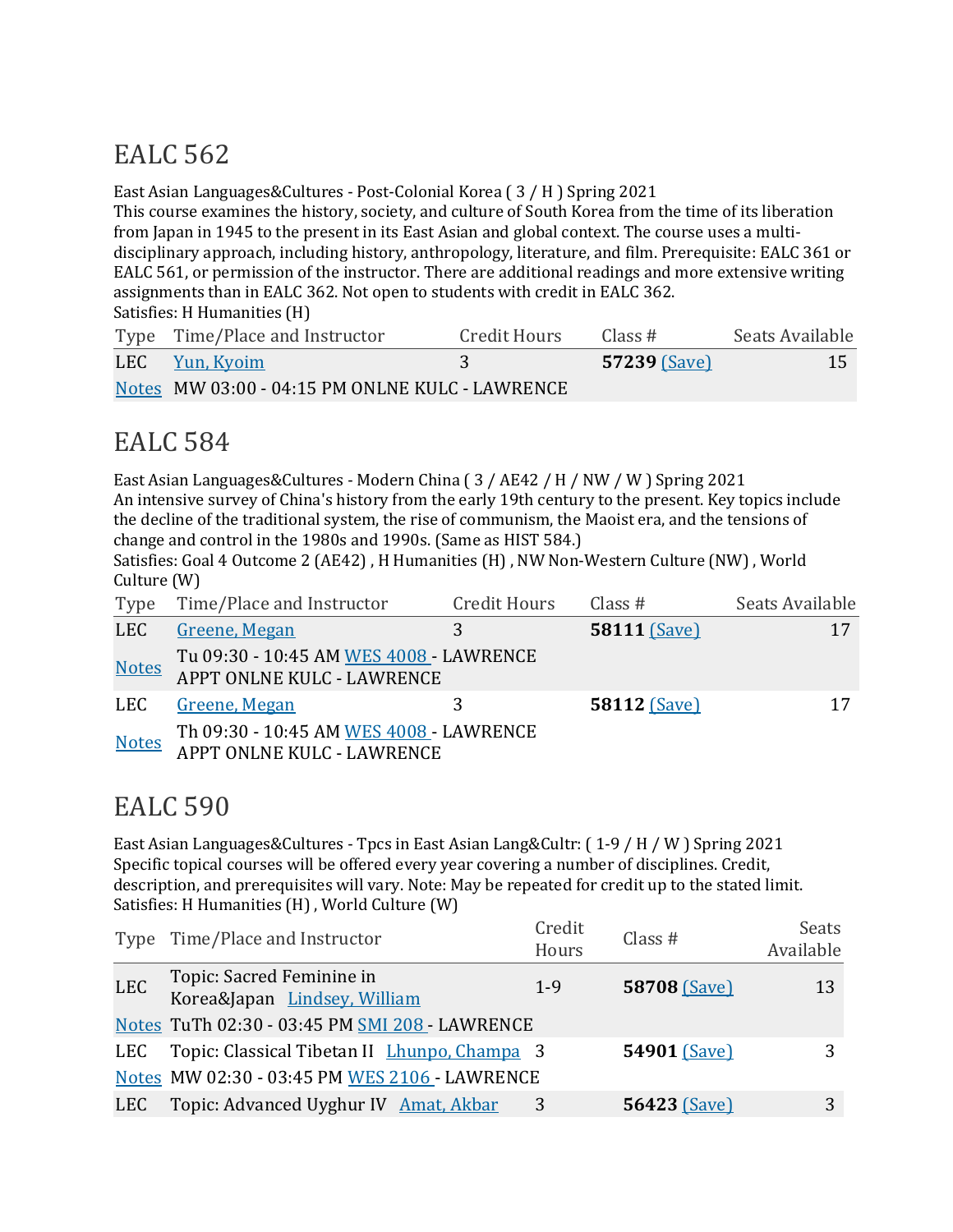|            | MWF 11:00 - 11:45 AM WES 2106 - LAWRENCE<br>MWF 11:00 - 11:45 AM ONLNE KULC - LAWRENCE |                | <b>Inst Req</b> |    |
|------------|----------------------------------------------------------------------------------------|----------------|-----------------|----|
|            | LEC Topic: Intermediate Uyghur II Amat, Akbar 3                                        |                | 57233 (Save)    | 3  |
|            | MW 05:00 - 06:15 PM WES 2106 - LAWRENCE<br>MW 05:00 - 06:15 PM ONLNE KULC - LAWRENCE   |                | <b>Inst Req</b> |    |
| <b>LEC</b> | Topic: Contemporary East Asia Mizumura,<br>Ayako                                       | $\overline{z}$ | 55023 (Save)    | 16 |
|            | Notes Th 04:00 - 06:30 PM ONLNE KULC - LAWRENCE                                        |                |                 |    |

# EALC 612

East Asian Languages&Cultures - Visual&Literary Cultr Mod Japn  $(3/H)$  Spring 2021 This course examines the interconnections between the evolution of modern Japanese literature and vision technologies such as painting, panoramas, magic lanterns, stereoscopes, photography, motion pictures, television, and computers. The course provides an overview of modern Japanese literature from the perspectives of the visual culture in which that literature was conceived. The course considers such authors as Higuchi, Soseki, Ogai, Shimazaki, Akutagawa, Tanizaki, Yokomitsu, Kawabata, and Abe. There will be additional assignments for students in 612. Not open to students who have completed EALC 412.

Satisfies: H Humanities (H)

|              | Type Time/Place and Instructor                                        | Credit Hours | Class #      | Seats Available |
|--------------|-----------------------------------------------------------------------|--------------|--------------|-----------------|
|              | LEC Gerbert, Elaine                                                   |              | 57606 (Save) | 15              |
| <b>Notes</b> | Tu 02:30 - 04:00 PM WES 4035 - LAWRENCE<br>APPT ONLNE KULC - LAWRENCE |              |              |                 |

# EALC 642

East Asian Languages&Cultures - Chinese Thought ( $3$  / AE42 / GE3H / H / NW / W ) Spring 2021 This course focuses on questions about virtue (human excellence) and the nature of a good human life. After introducing contemporary philosophic debates about virtue and the good life, we will use philosophic methods to unearth the views that are embedded in classical Chinese Confucian, Daoist, and Buddhist texts. Students will learn to use contemporary philosophy to enrich their understanding of historical texts and develop their own views in light of the disagreements that divide Confucians, Daoists, Buddhists, Stoics, Aristotelians, and Kantians. Not open to students with credit in EALC 132. (Same as HUM 524 and PHIL 506.) Prerequisite: Eastern civilizations course or a course in Asian history or a distribution course in philosophy.

Satisfies: Goal 4 Outcome 2 (AE42), Goal 3 Arts and Humanities (GE3H), H Humanities (H), NW Non-Western Culture (NW), World Culture (W)

| Type Time/Place and Instructor                 | Credit Hours | Class #             | Seats Available |
|------------------------------------------------|--------------|---------------------|-----------------|
| LEC Cokelet, Bradford                          |              | <b>52454 (Save)</b> | 12              |
| Notes MWF 11:00 - 11:45 AM WES 4062 - LAWRENCE |              |                     |                 |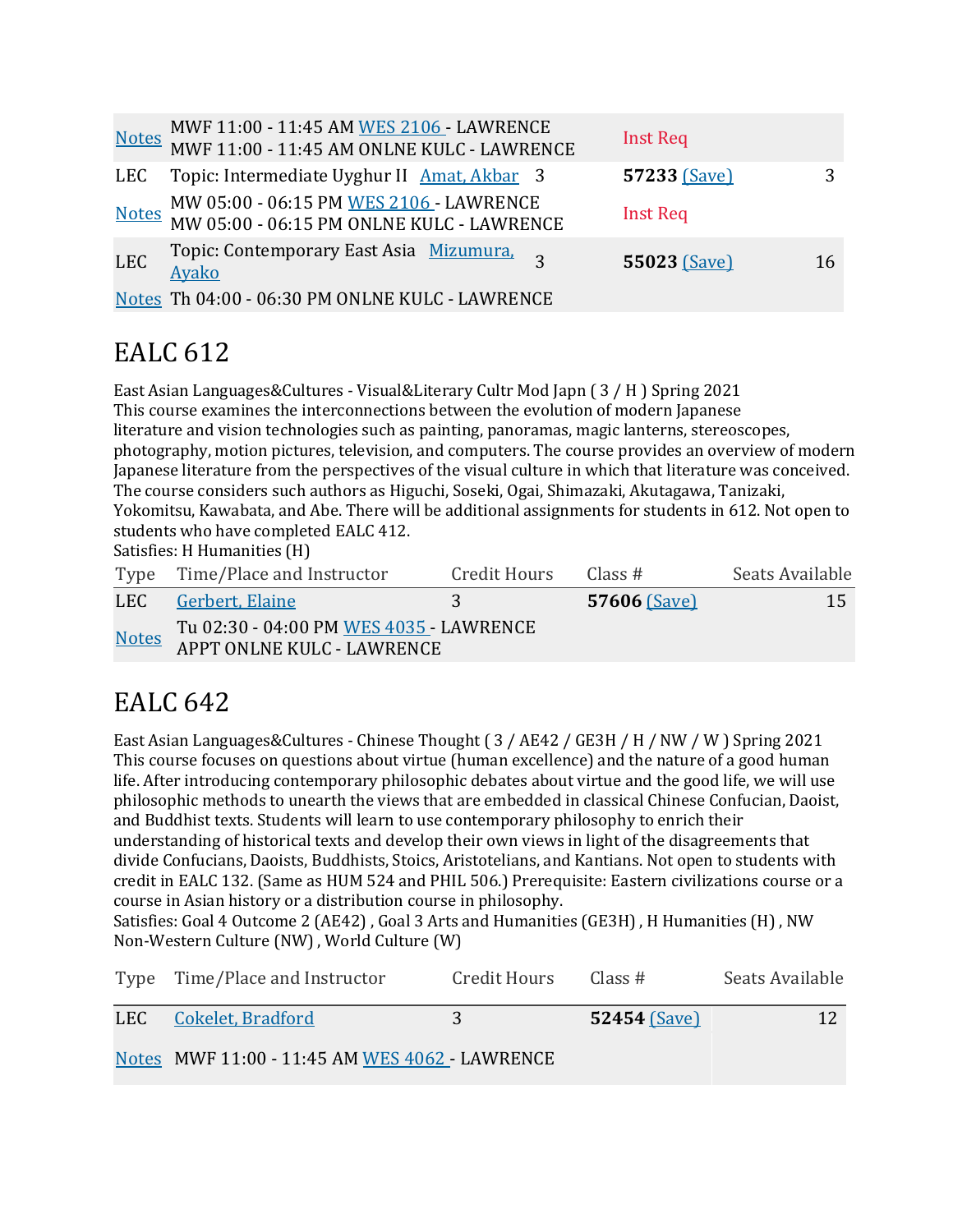# **EALC** 701

East Asian Languages&Cultures - Practicum in Teaching Chinese (1) Spring 2021 This course is required every semester for graduate teaching assistants in the Chinese language program in EALC. The course will cover applicable second language acquisition theories and principles of foreign language pedagogy and focus on teaching methodologies, instructional techniques, and development of pedagogical materials specific to the Chinese classroom. This class will be conducted in a seminar format. Prerequisite: Teaching appointment in the East Asian Languages and Cultures department.

| Type Time/Place and Instructor  | Credit Hours Class # |                     | Seats Available |
|---------------------------------|----------------------|---------------------|-----------------|
| SEM Li, Yan                     |                      | <b>55958 (Save)</b> |                 |
| Notes APPT KULC APPT - LAWRENCE |                      | Inst Req            |                 |

# EALC 702

East Asian Languages&Cultures - Practicum in Teaching Japanese (1) Spring 2021 This course is required every semester for graduate teaching assistants in the Japanese language program in East Asian Languages and Cultures. The course will cover applicable second language acquisition theories and principles of foreign language pedagogy and focus on teaching methodologies, instructional techniques, and development of pedagogical materials specific to the, Japanese language classroom. This class will be conducted in a seminar format. Prerequisite: Teaching appointment in the East Asian Languages and Cultures department.

|            | Type Time/Place and Instructor  | Credit Hours Class # |                     | Seats Available    |
|------------|---------------------------------|----------------------|---------------------|--------------------|
| <b>SEM</b> | Naito Billen, Yuka              |                      | <b>48387 (Save)</b> | $\mathbf{\Lambda}$ |
|            | Notes APPT KULC APPT - LAWRENCE |                      | Inst Rea            |                    |

# EALC 703

East Asian Languages&Cultures - Practicum in Teaching Korean (1) Spring 2021 This course is required every semester for graduate teaching assistants in the Korean language program in East Asian Languages and Cultures. The course will cover applicable second language acquisition theories and principles of foreign language pedagogy and focus on teaching methodologies, instructional techniques, and development of pedagogical materials specific to the Korean language classroom. This class will be conducted in a seminar format. Prerequisite: Teaching appointment in the East Asian Languages and Cultures department.

| Type Time/Place and Instructor                 | Credit Hours | Class #      | Seats Available |
|------------------------------------------------|--------------|--------------|-----------------|
| SEM Lee, Ii Yeon                               |              | 48388 (Save) |                 |
| Notes F 02:00 - 02:45 PM ONLNE KULC - LAWRENCE |              | Inst Reg     |                 |

# EALC 704

East Asian Languages&Cultures - Contemporary East Asia (3) Spring 2021 This graduate seminar explores rapidly changing societies in contemporary East Asia, particularly China, Japan, and Korea. The course provides a critical overview of East Asia and its diversity and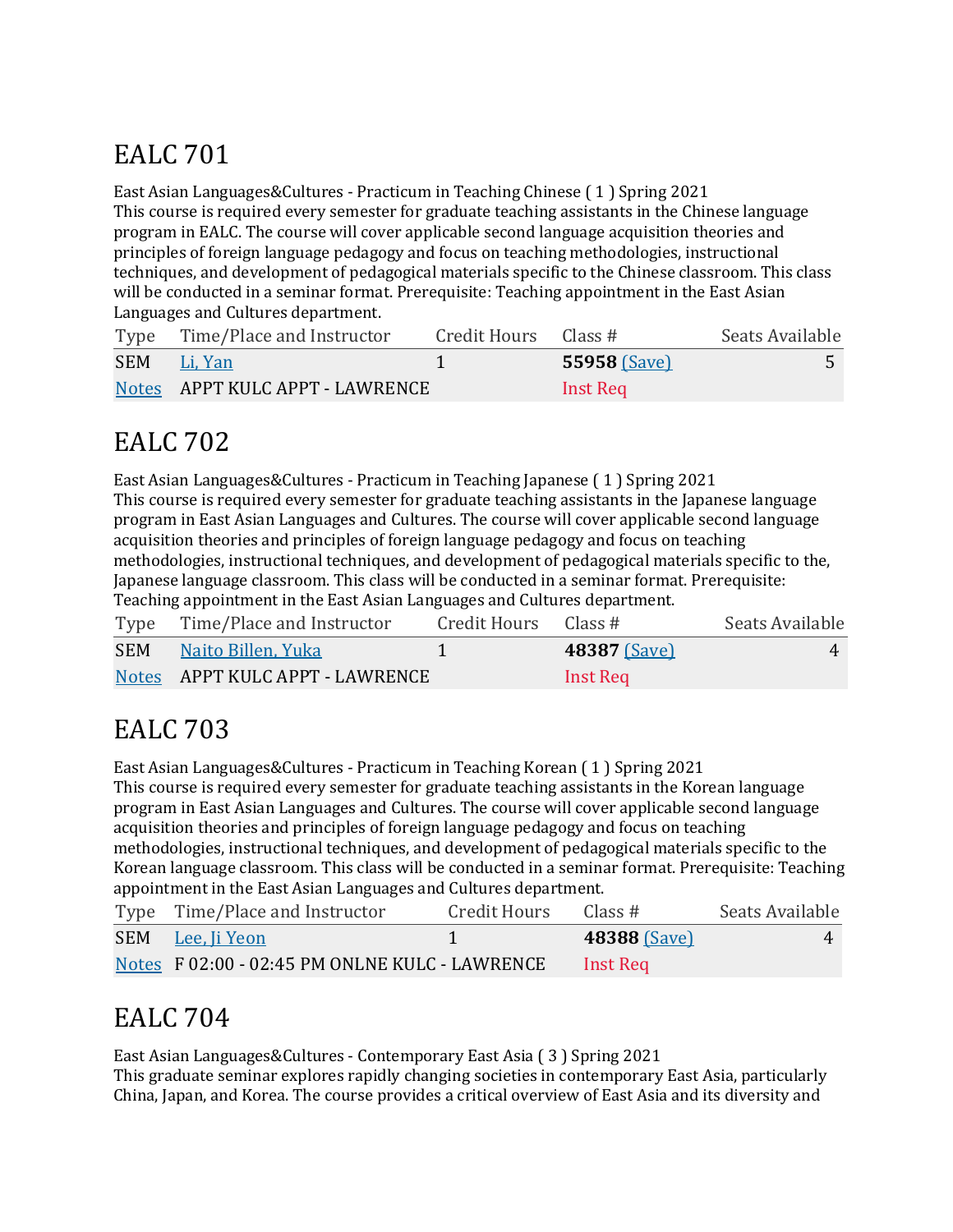complexity using cross-cultural perspectives and interdisciplinary social science approaches, and situates East Asian societies in the context of globalization. (Same as CEAS 704.)

| Type Time/Place and Instructor                  | Credit Hours | Class#              | Seats Available |
|-------------------------------------------------|--------------|---------------------|-----------------|
| LEC Mizumura, Ayako                             |              | <b>55024 (Save)</b> | <b>16</b>       |
| Notes Th 04:00 - 06:30 PM ONLNE KULC - LAWRENCE |              |                     |                 |

## **EALC** 801

East Asian Languages&Cultures - Directed Readings (1-5) Spring 2021 Designed to meet the needs of advanced students whose study in East Asian studies cannot be met with regular courses. Prerequisite: Consent of instructor.

| Type         | Time/Place and Instructor | <b>Credit Hours</b> | Class $#$       | Seats Available |
|--------------|---------------------------|---------------------|-----------------|-----------------|
| <b>RSH</b>   | <b>Childs, Maggie</b>     | $1 - 5$             | 40991 (Save)    | 5               |
| <b>Notes</b> | APPT KULC APPT - LAWRENCE |                     | <b>Inst Req</b> |                 |
| <b>RSH</b>   | Gerbert, Elaine           | $1 - 5$             | 40992 (Save)    | $\mathbf{1}$    |
| <b>Notes</b> | APPT KULC APPT - LAWRENCE |                     | <b>Inst Req</b> |                 |
| <b>RSH</b>   | McMahon, Keith            | $1 - 5$             | 40993 (Save)    | 1               |
| <b>Notes</b> | APPT KULC APPT - LAWRENCE |                     | <b>Inst Req</b> |                 |
| <b>RSH</b>   | Rath, Eric                | $1 - 5$             | 43464 (Save)    | 2               |
| <b>Notes</b> | APPT KULC APPT - LAWRENCE |                     | <b>Inst Req</b> |                 |
| <b>RSH</b>   | <b>Williams, Crispin</b>  | $1 - 5$             | 50804 (Save)    | 5               |
| <b>Notes</b> | APPT KULC APPT - LAWRENCE |                     | Inst Req        |                 |
| <b>RSH</b>   | Xiao, Faye                | $1 - 5$             | 47441 (Save)    | $\mathbf{1}$    |
| <b>Notes</b> | APPT STUDY STDY - ABROAD  |                     | <b>Inst Req</b> |                 |

### **EALC** 899

East Asian Languages&Cultures - Thesis (1-6) Spring 2021 An inquiry into the source material upon a specific subject.

| Type         | Time/Place and Instructor | Credit Hours | Class $#$       | Seats Available |
|--------------|---------------------------|--------------|-----------------|-----------------|
| <b>THE</b>   | <b>Childs, Maggie</b>     | $1-6$        | 40994 (Save)    |                 |
| <b>Notes</b> | APPT KULC APPT - LAWRENCE |              | Inst Req        |                 |
| <b>THE</b>   | Gerbert, Elaine           | $1-6$        | 40995 (Save)    |                 |
| <b>Notes</b> | APPT KULC APPT - LAWRENCE |              | <b>Inst Req</b> |                 |
| <b>THE</b>   | Greene, Megan             | $1-6$        | 43922 (Save)    | 5               |
| <b>Notes</b> | APPT KULC APPT - LAWRENCE |              | <b>Inst Req</b> |                 |
| <b>THE</b>   | <b>Kennedy, John</b>      | $1 - 6$      | 47123 (Save)    |                 |
| <b>Notes</b> | APPT KULC APPT - LAWRENCE |              | <b>Inst Req</b> |                 |
| <b>THE</b>   | McMahon, Keith            | $1-6$        | 40996 (Save)    | Unopened        |
| <b>Notes</b> | APPT KULC APPT - LAWRENCE |              | <b>Inst Req</b> |                 |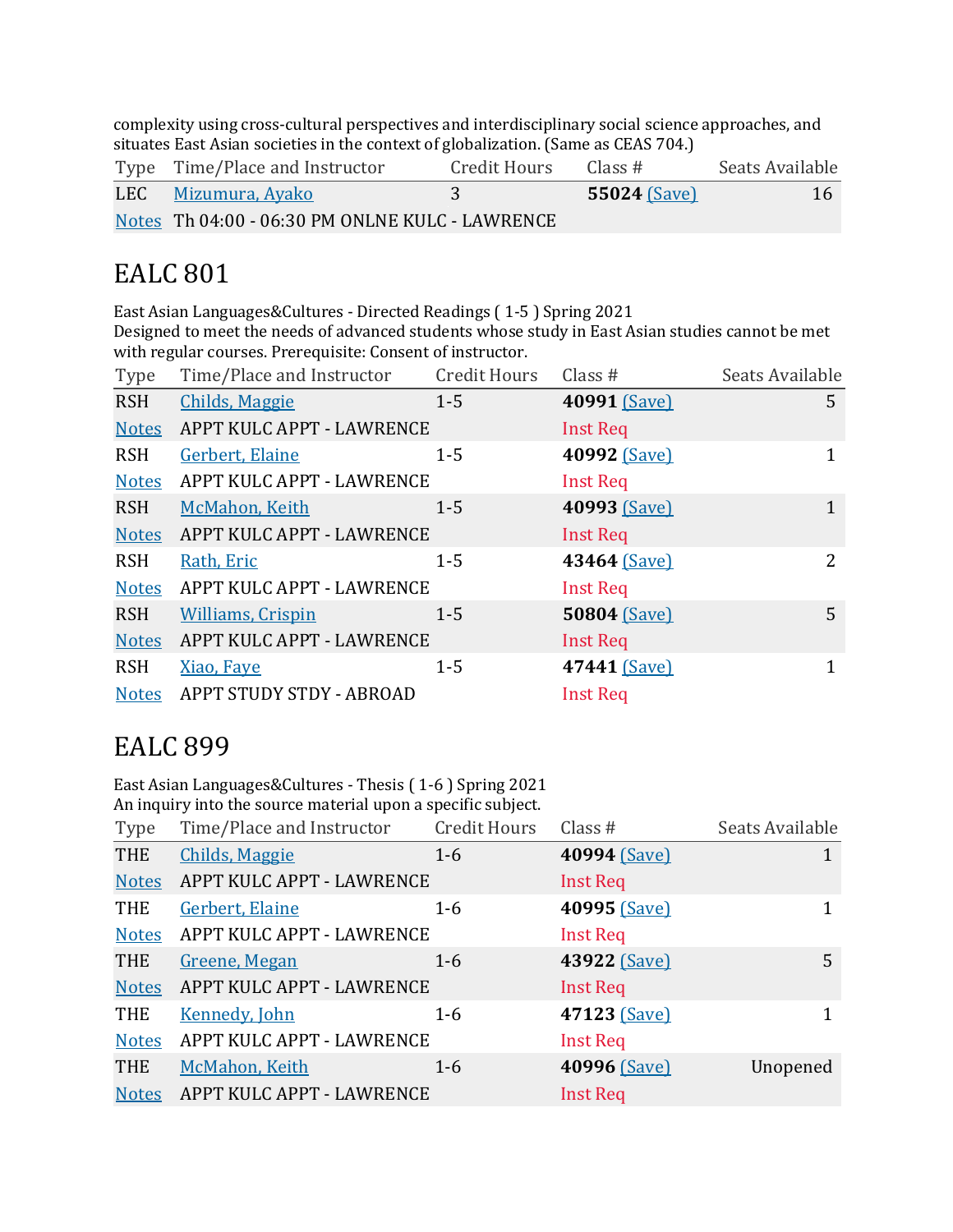| THE          | <b>Stevenson, Daniel</b>  | $1-6$   | 44682 (Save)    |   |
|--------------|---------------------------|---------|-----------------|---|
| <b>Notes</b> | APPT KULC APPT - LAWRENCE |         | <b>Inst Req</b> |   |
| <b>THE</b>   | Takeyama, Akiko           | $1 - 6$ | 54735 (Save)    | 5 |
| <b>Notes</b> | APPT KULC APPT - LAWRENCE |         | <b>Inst Req</b> |   |
| THE          | <b>Williams, Crispin</b>  | $1 - 6$ | 50805 (Save)    | 5 |
| <b>Notes</b> | APPT KULC APPT - LAWRENCE |         | <b>Inst Req</b> |   |
| <b>THE</b>   | Xiao, Faye                | $1 - 6$ | 46559 (Save)    | 1 |
| <b>Notes</b> | APPT KULC APPT - LAWRENCE |         | <b>Inst Req</b> |   |
| <b>THE</b>   | Yun, Kyoim                | $1 - 6$ | 45561 (Save)    |   |
| <b>Notes</b> | APPT KULC APPT - LAWRENCE |         | <b>Inst Req</b> |   |

## GIST 502

Global & International Studies - Advncd Topcs South Asian Stds: (1-3 / U ) Spring 2021 An interdisciplinary study of topics related to South Asia. May be repeated for credit if content varies. Prerequisite depends on specific topic offered.

Satisfies: U Undesignated elective (U)

|            | Type Time/Place and Instructor                         | Credit<br>Hours | Class $#$           | Seats<br>Available |
|------------|--------------------------------------------------------|-----------------|---------------------|--------------------|
| <b>LEC</b> | Topic: Buddhist Tradition in<br>Asia Stevenson, Daniel | $1 - 3$         | <b>56424 (Save)</b> | 30                 |
|            | Notes APPT ONLNE KULC - LAWRENCE JAN-25/MAR-19         |                 |                     |                    |

### GIST 678

Global & International Studies - Chinese Foreign Policy ( $3 / S / W$ ) Spring 2021 In-depth examination of China's changing policies toward other countries with special emphasis on policy-making process, negotiating behavior, military strategy, economic relations, and cultural diplomacy. (Same as EALC 678 and POLS 678.) Prerequisite: Sophomore level or consent of the instructor.

Satisfies: S Social Science (S), World Culture (W)

| Type Time/Place and Instructor                                     | Credit Hours | Class $#$    | Seats<br>Available |
|--------------------------------------------------------------------|--------------|--------------|--------------------|
| LEC Kennedy, John                                                  | $\sim$ 3     | 57535 (Save) | 23                 |
| Notes Tu 05:00 - 09:30 PM ONLNEOFCP - OFF CAMPUS JAN-<br>05/MAR-02 |              |              |                    |

## HA 544

History of Art - Manga: Histories and Theories  $(3/H)$  Spring 2021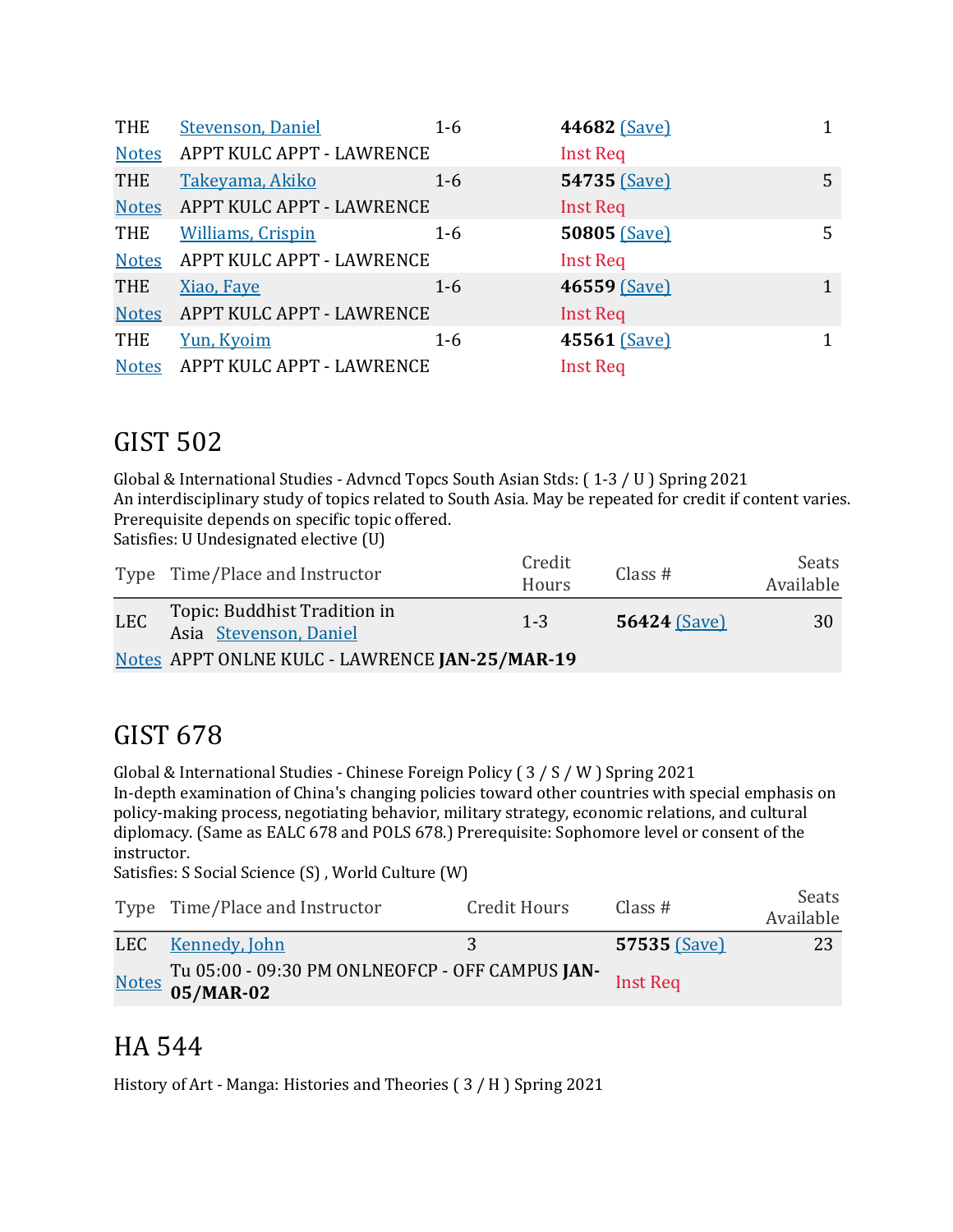Manga (Japanese comics) have long been an extremely popular and influential medium in Japan and internationally. Manga offer engaging narratives and visual imagery revealing central concerns not only of Japanese culture, history, society and politics, but also of the global cultural industry. The medium has been studied through various disciplinary lenses ranging from art history to visual culture and media studies, literature, sociology, and anthropology. Through the examination of several manga artists and works from the late 19th century to the present as well as reading a broad range of scholarship, this course explores the major issues addressed and theoretical approaches used in the interdisciplinary study of manga. The course is taught at the 300 and 500-levels with additional work required at the 500-level. Not open to students with credit in HA 344. Prerequisite: A college level introduction to Asian art history or Asian studies, or consent of instructor. Satisfies: H Humanities (H)

| Type Time/Place and Instructor                 | Credit Hours | Class #          | Seats Available |
|------------------------------------------------|--------------|------------------|-----------------|
| LEC Kaneko, Maki                               |              | $58106$ $(Save)$ | 25              |
| Notes APPT ONLNE KULC - LAWRENCE MAR-22/MAY-14 |              |                  |                 |

## HA 547

History of Art - Ceramics of East Asia  $(3 / H / NW)$  Spring 2021

This course explores the history of East Asian ceramics from the 10th to the late 20th century. Using critical approaches from art history, anthropology, sociology, literature, and materials science, students discuss the historiography and connoisseurship as well as the production, design, and consumption of ceramics such as Yaozhou celadon, Temmoku and Raku tea bowls, stamped and slip-brushed Punch'?ng ware, and Ming blue-and-white porcelain. This is a hybrid course, which means that most of the material and assignments of the course are online. However, students are required to participate in 6-7 field trips, including trips to the Spencer Museum of Art, the kilns located on campus, and a demonstration of the Japanese tea ceremony. This course is offered at the 300 and 500 level with additional assignments at the 500 level. Not open to students with credit in HA 347. Prerequisite: A college level introduction to Asian art history or Asian studies, or consent of instructor. Satisfies: H Humanities (H), NW Non-Western Culture (NW)

| Type Time/Place and Instructor                  | Credit Hours | Class #             | Seats Available |
|-------------------------------------------------|--------------|---------------------|-----------------|
| LEC Stiller, Maya                               |              | <b>58885</b> (Save) | 25              |
| Notes MW 09:30 - 10:45 AM ONLNE KULC - LAWRENCE |              |                     |                 |

# HA 550

History of Art - Capstone in Art History: ( $3$  / AE61 / BGSC / H ) Spring 2021 An advanced course dedicated to the in-depth study of special topics in art history. Students conduct research on a question within the parameters of the course topic and produce a research product that integrates knowledge from within the discipline of art history or in combination with other disciplines to generate new ideas. May be repeated for credit if content varies. Prerequisite: Junior or senior standing and twelve hours of art history, or consent of the instructor.

Satisfies: Goal 6 Outcome 1 (AE61), BGS Career Course (BGSC), H Humanities (H)

| <b>LEC</b> | Topic: Ceramics of East Asia Stiller,<br>Maya |                        | <b>50558 (Save)</b> |                    |
|------------|-----------------------------------------------|------------------------|---------------------|--------------------|
|            | Type Time/Place and Instructor                | Credit<br><b>Hours</b> | Class $#$           | Seats<br>Available |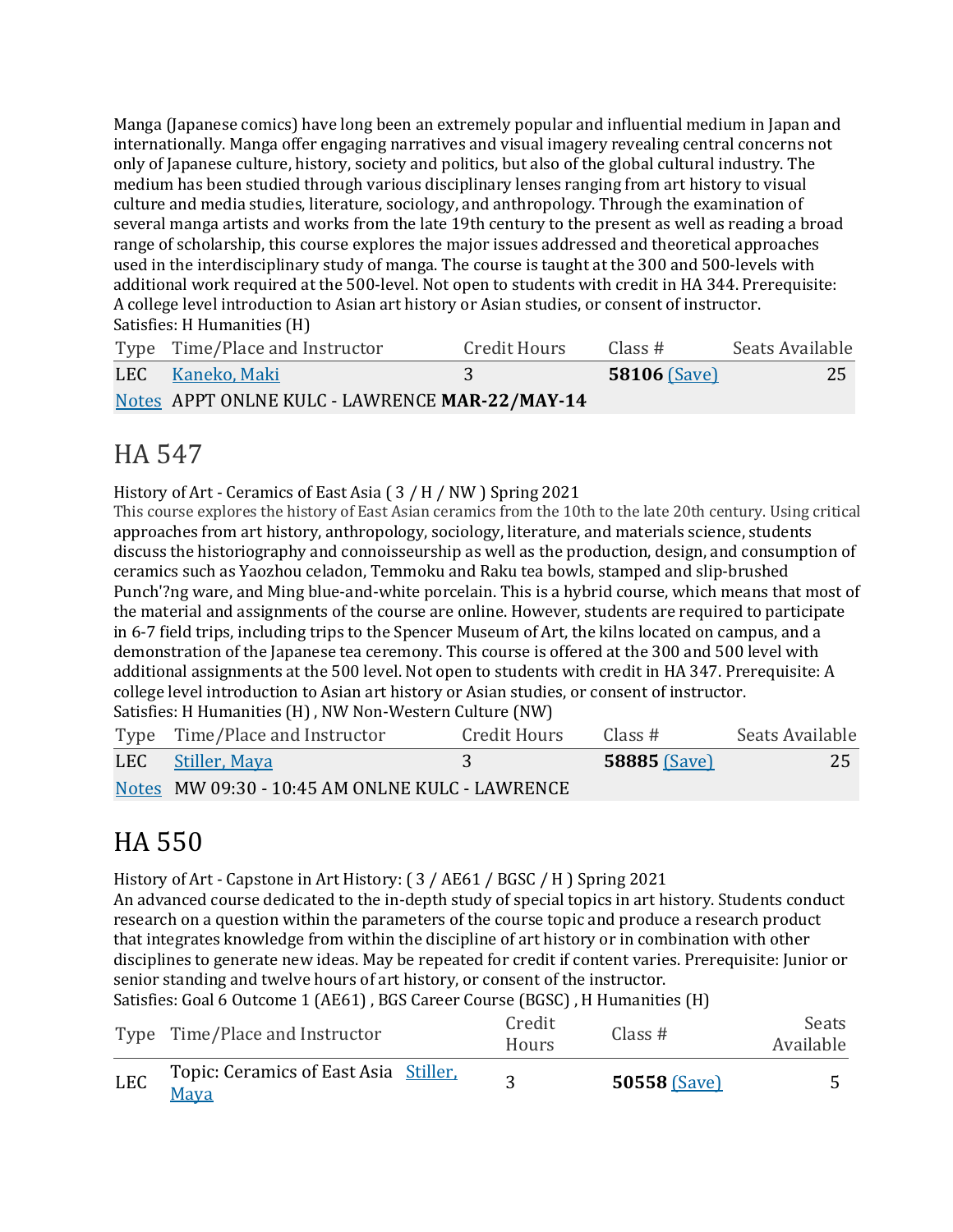#### HA 760

History of Art - Proseminar in Korean Art (3) Spring 2021

Intensive study of a selected topic in the visual arts of Korea; topics may focus on a particular genre, theme, historical period or group of artists, for example Buddhist painting and sculpture, Choson period landscape and genre painting, ceramics and lacquerware or modern and contemporary art in North and South Korea. May be repeated for credit up to a maximum of 12 hours. Prerequisite: Consent of instructor.

|            | Type Time/Place and Instructor                 | Credit Hours | Class #             | Seats Available |
|------------|------------------------------------------------|--------------|---------------------|-----------------|
| <b>SEM</b> | McNair, Amy<br>Stiller, Maya                   |              | <b>54069 (Save)</b> | 15              |
|            | Notes W 02:30 - 05:00 PM ONLNE KULC - LAWRENCE |              | Inst Req            |                 |

## HA 995

History of Art - Seminar in Korean Art: (3) Spring 2021

Concentrated study of one particular genre, theme, historical period or group of artists. Readings will include primary and secondary language material in Korean, Japanese and/or Chinese including texts in classical forms of these languages. May be repeated for credit up to maximum of twelve hours. Prerequisite: Reading knowledge of Korean, Japanese or Chinese and consent of instructor.

|            | Type Time/Place and Instructor                                       | Credit<br>Hours | Class $#$           | Seats<br>Available |
|------------|----------------------------------------------------------------------|-----------------|---------------------|--------------------|
| <b>SEM</b> | Topic: The Economics of Buddhist<br>Art McNair, Amy<br>Stiller, Maya | 3               | <b>54070 (Save)</b> | 15                 |
|            | Notes W 02:30 - 05:00 PM ONLNE KULC - LAWRENCE                       |                 | Inst Req            |                    |

#### **HIST 603**

History - History of Tibet  $(3 / AE42 / H / NW)$  Spring 2021

This course surveys the cultural and political history of Tibet from the eighth to the twentieth century. Through readings, lectures, and discussions, students gain familiarity with the dominant features of Tibetan civilization. Topics include the relationship between Tibet and the civilizations of India and China, Tibetan Buddhism, and the tensions between the struggle for Tibetan independence versus claims of Chinese sovereignty. The course also considers the Tibetan diaspora and the reception of knowledge about Tibetan civilization in the West. Satisfies: Goal 4 Outcome 2 (AE42), H Humanities (H), NW Non-Western Culture (NW)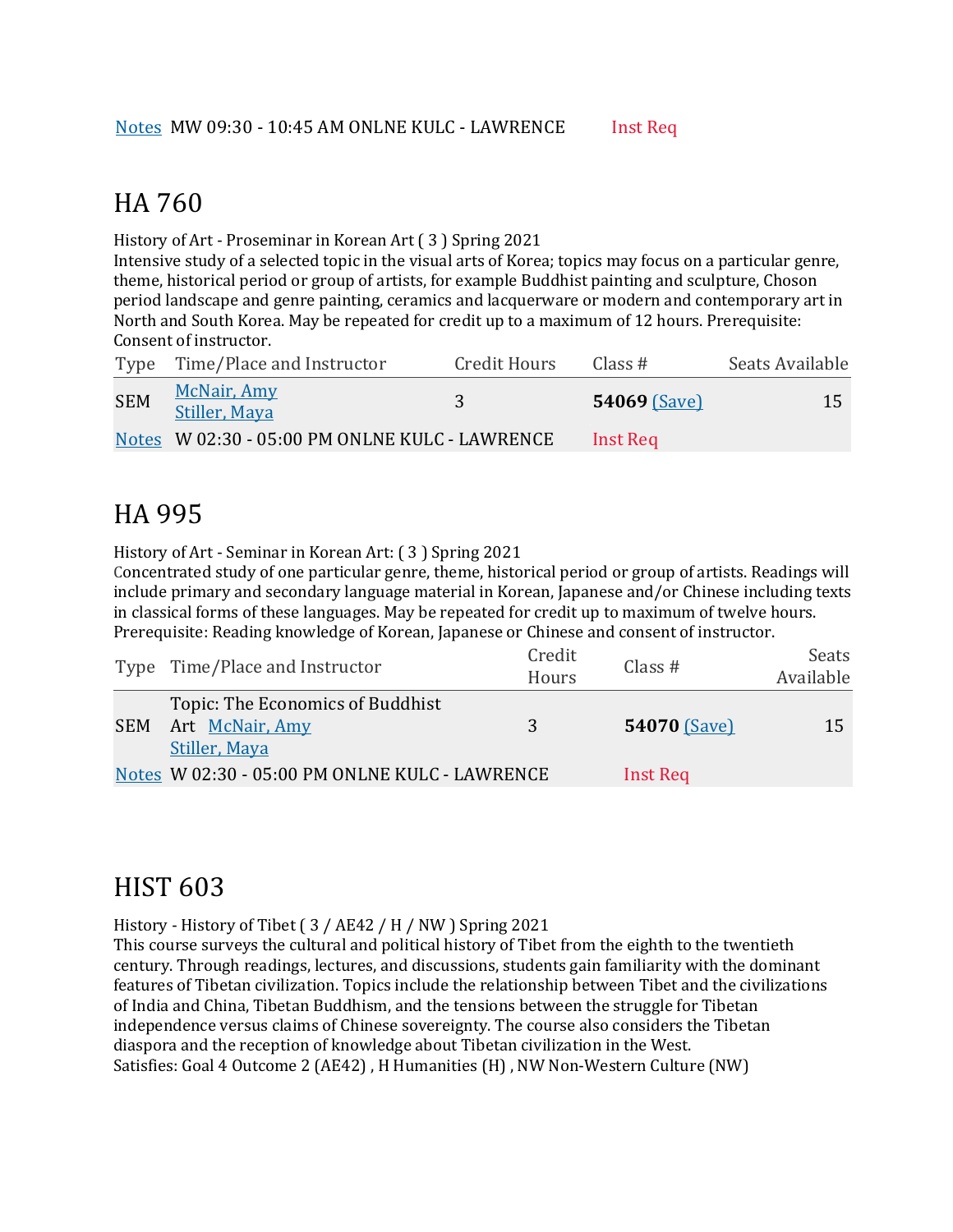Type Time/Place and Instructor Credit Hours Class # Seats Available LEC <u>Rath, Eric</u> 3 57751 (Save) 35

Notes APPT ONLNE KULC - LAWRENCE **MAR-22/MAY-14**

### **HIST 800**

|            | History - Readings in: (1-8) Spring 2021               |                      |                     |                 |
|------------|--------------------------------------------------------|----------------------|---------------------|-----------------|
|            | Prerequisite: Consent of instructor.                   |                      |                     |                 |
|            | Type Time/Place and Instructor                         | Credit Hours Class # |                     | Seats Available |
| RSH        | Topic: Modern China Greene, Megan                      | $1 - 8$              | 41535 (Save)        | 5               |
|            | Notes APPT KULC APPT - LAWRENCE                        |                      | <b>Inst Req</b>     |                 |
| <b>RSH</b> | Topic: Korea, Vietnam, & the Cold<br>War Lewis, Adrian | $1-8$                | 47099 (Save)        | 5               |
|            | Notes APPT KULC APPT - LAWRENCE                        |                      | <b>Inst Req</b>     |                 |
| <b>RSH</b> | Topic: Korean War 1950-1953 Lewis,<br>Adrian           | $1 - 8$              | <b>51792 (Save)</b> | 5               |
|            | Notes APPT KULC APPT - LAWRENCE                        |                      | <b>Inst Req</b>     |                 |
| <b>RSH</b> | Topic: Vietnam War Lewis, Adrian                       | $1 - 8$              | 47668 (Save)        | 5               |
|            | Notes APPT KULC APPT - LAWRENCE                        |                      | <b>Inst Req</b>     |                 |
| <b>RSH</b> | Topic: Early Japnese Hist Rath, Eric                   | $1 - 8$              | 41531 (Save)        | 5               |
|            | Notes APPT KULC APPT - LAWRENCE                        |                      | <b>Inst Req</b>     |                 |
| <b>RSH</b> | Topic: Early Modern Japan Rath, Eric                   | $1 - 8$              | <b>45986 (Save)</b> | Unopened        |
|            | Notes APPT KULC APPT - LAWRENCE                        |                      | <b>Inst Req</b>     |                 |
| <b>RSH</b> | Topic: Taiwanese Educatn&<br>Colonialism Greene, Megan | $1 - 8$              | 45563 (Save)        | 1               |
|            | Notes APPT STUDY STDY - ABROAD                         |                      | Dept Req            |                 |

#### **MUSC 770**

Musicology - Music in World Cultures (3) Spring 2021 An introduction to music as part of the cultural experience in India, Southeast Asia, the Orient, and Africa, with comparisons to Western traditions and influences on contemporary music.

| Type Time/Place and Instructor   | Credit Hours Class $#$ |                     | Seats Available |
|----------------------------------|------------------------|---------------------|-----------------|
| LEC Wong, Ketty                  |                        | <b>56719 (Save)</b> | 60              |
| Notes APPT ONLNE KULC - LAWRENCE |                        |                     |                 |